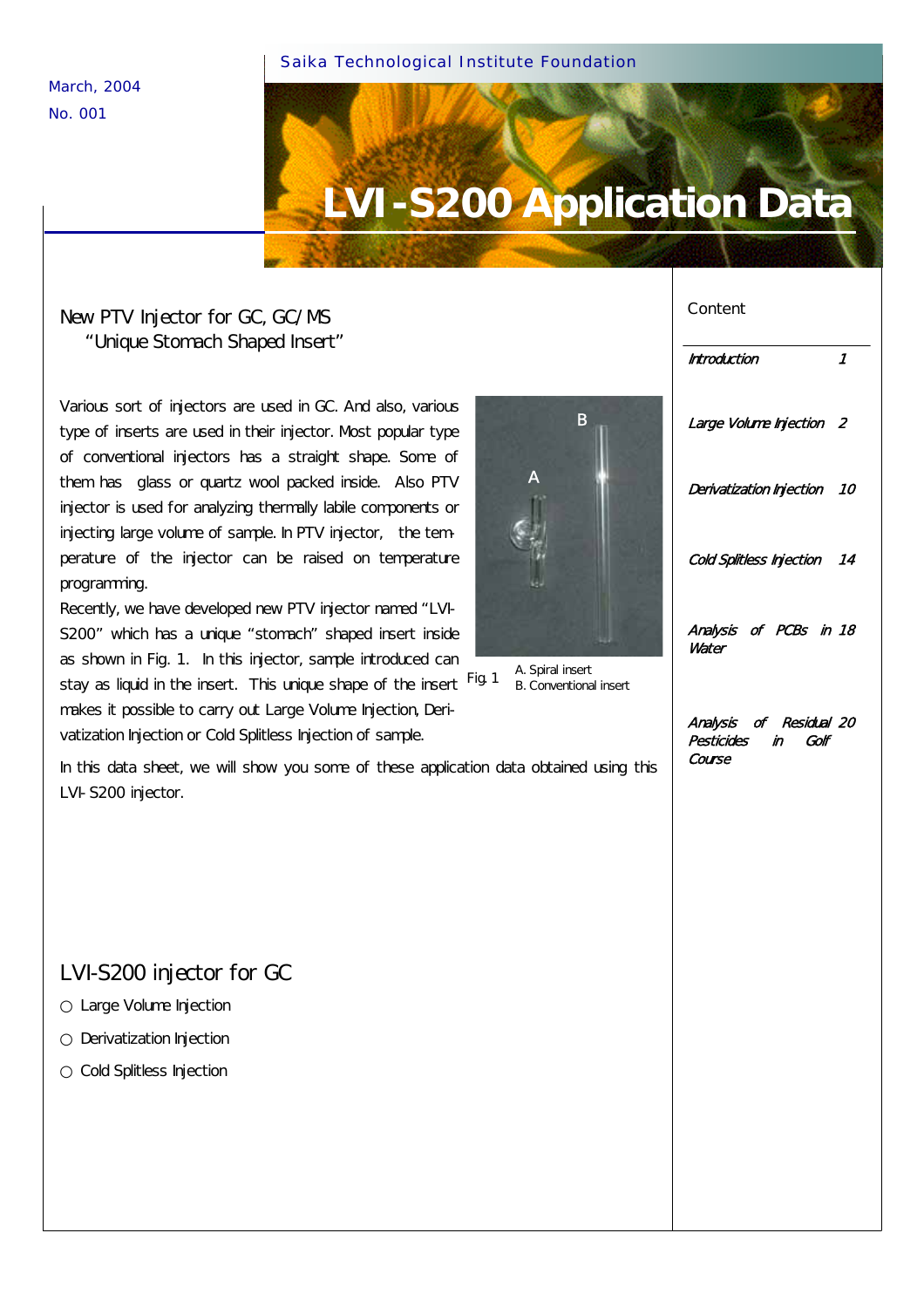#### Page 2 Large Volume Injection



#### Large Volume Injection

At first, the injector is kept in a low temperature in split mode, then large volume of sample is injected into the insert, and this sample stays as liquid in the stomach shaped insert. In this state, solvent is evaporated and sample is concentrated under carrier gas flow like nitrogen purge concentration process usually done before sample injection. Next, sample is introduced into column by raising the temperature of the insert in splitless mode.





Fig. 2 Chromatogram obtained by injecting 50 µL volume of n-alkenes in hexane  $(0.5 \text{ ng/µL})$ .

#### GC Conditions



#### Injector LVI-S200 Injector Oven Temp. 70 -120 /min-290 (22min) Solvent Purge Time 18 sec Auto-Sampler AT 7683 GC/MS AT 6890N Column  $DB-5MS$  0.25mm $\times$  20m, 0.25 $\mu$ m Column Oven Temp. 50 (5min )-15 /min-350 (2min) Detector Temp 320 Detector FID Splitpurge Flow 150 ml/min Splitless Time 4 min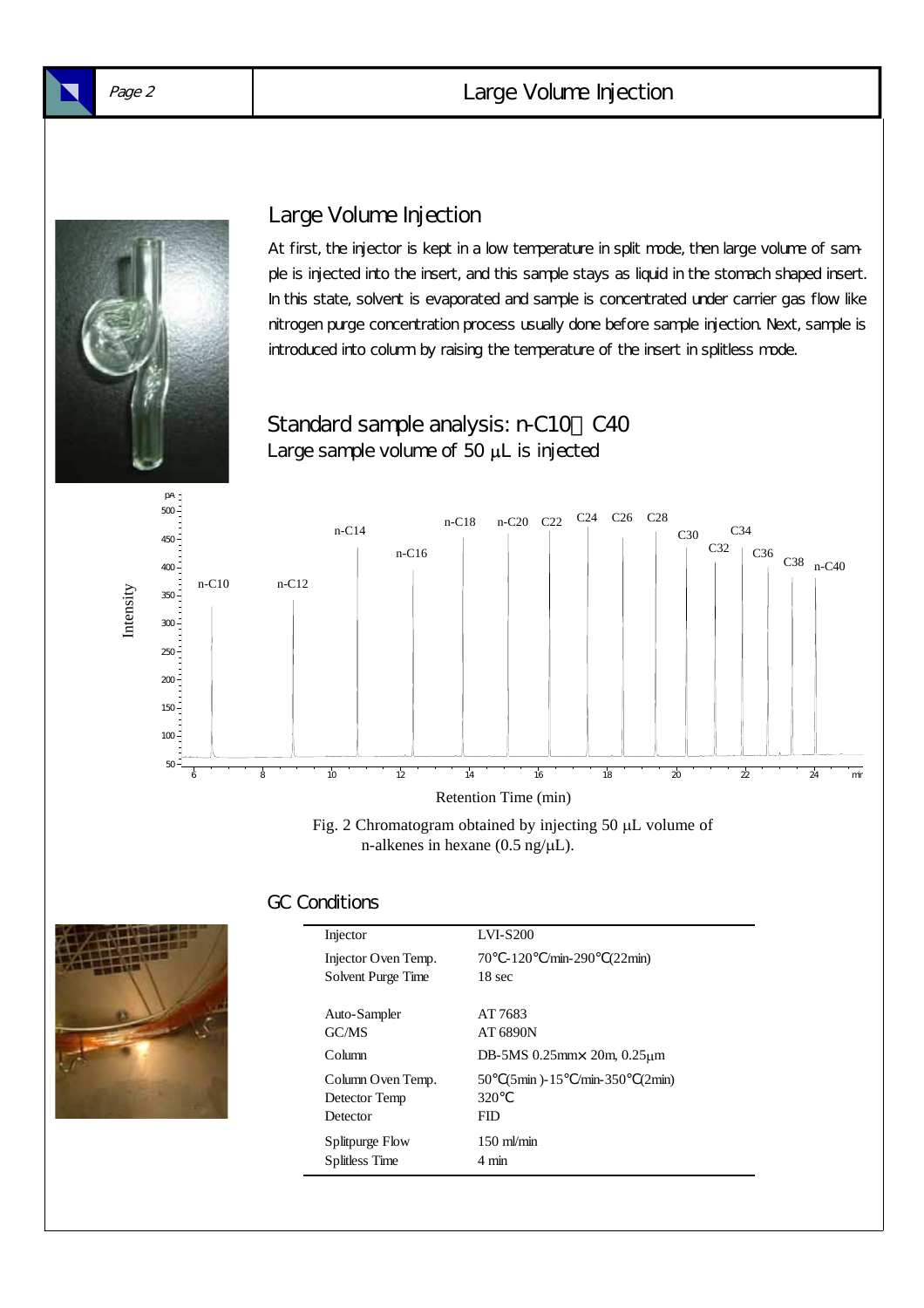#### Large Volume Injection Peak Area Repeatability

Table 1 Peak areas and the relative standard deviations (R.S.D., n=8)

| No.     | 1     | $\overline{2}$ | 3     | 4     | 5     | 6     | 7     | 8     | $RSD(\%)$ |
|---------|-------|----------------|-------|-------|-------|-------|-------|-------|-----------|
| $n-C10$ | 185.9 | 186.2          | 183.2 | 187.3 | 187.8 | 184.4 | 186.5 | 185.5 | 0.81      |
| $n-C12$ | 191.0 | 192.1          | 189.8 | 193.3 | 193.4 | 189.7 | 190.6 | 191.3 | 0.75      |
| $n-C14$ | 216.3 | 217.4          | 215.0 | 218.6 | 219.1 | 214.8 | 215.2 | 216.1 | 0.76      |
| $n-C16$ | 203.8 | 204.6          | 203.6 | 206.4 | 207.4 | 202.6 | 203.0 | 203.7 | 0.82      |
| $n-C18$ | 228.6 | 229.6          | 228.0 | 230.5 | 231.7 | 226.9 | 227.1 | 229.0 | 0.72      |
| $n-C20$ | 242.5 | 243.7          | 242.2 | 244.3 | 245.6 | 240.0 | 240.7 | 242.4 | 0.76      |
| $n-C22$ | 249.6 | 251.0          | 249.3 | 251.1 | 253.0 | 247.1 | 247.5 | 249.2 | 0.78      |
| $n-C24$ | 241.3 | 242.7          | 240.9 | 243.0 | 244.8 | 238.9 | 240.8 | 241.0 | 0.74      |
| $n-C26$ | 231.7 | 233.1          | 231.1 | 233.1 | 234.9 | 229.1 | 229.7 | 231.3 | 0.82      |
| $n-C28$ | 235.6 | 236.9          | 235.1 | 237.2 | 239.1 | 234.2 | 233.7 | 235.5 | 0.74      |
| $n-C30$ | 222.4 | 223.6          | 222.0 | 223.9 | 225.7 | 221.4 | 220.6 | 222.5 | 0.72      |
| $n-C32$ | 222.2 | 223.2          | 221.6 | 223.4 | 225.4 | 220.1 | 220.6 | 222.4 | 0.76      |
| $n-C34$ | 233.4 | 234.2          | 232.5 | 234.5 | 236.6 | 231.0 | 231.8 | 233.8 | 0.75      |
| $n-C36$ | 226.3 | 227.3          | 225.1 | 227.3 | 230.8 | 224.0 | 224.8 | 227.3 | 0.94      |
| $n-C38$ | 214.6 | 215.0          | 213.3 | 215.1 | 218.7 | 212.4 | 213.3 | 215.9 | 0.91      |
| $n-C40$ | 227.7 | 227.9          | 226.4 | 227.9 | 231.8 | 226.2 | 227.0 | 230.7 | 0.88      |



Injection volume; 25 µL. Sample; Conc. 0.5 ng/µL in hexane

Linearity between Peak Area and Injection Volume



Fig. 3 Relation of injection volume and peak area. Sample; n-C16  $0.02$  ng/ $\mu$ L in hexane Injection volume; 10, 20, 50, 100  $\mu$ L GC/MS (SIM)

Good linearity is obtained between injection volume  $(10, 20, 50, 100 \mu L)$ and its corresponding peak area. Used sample is n-C16.

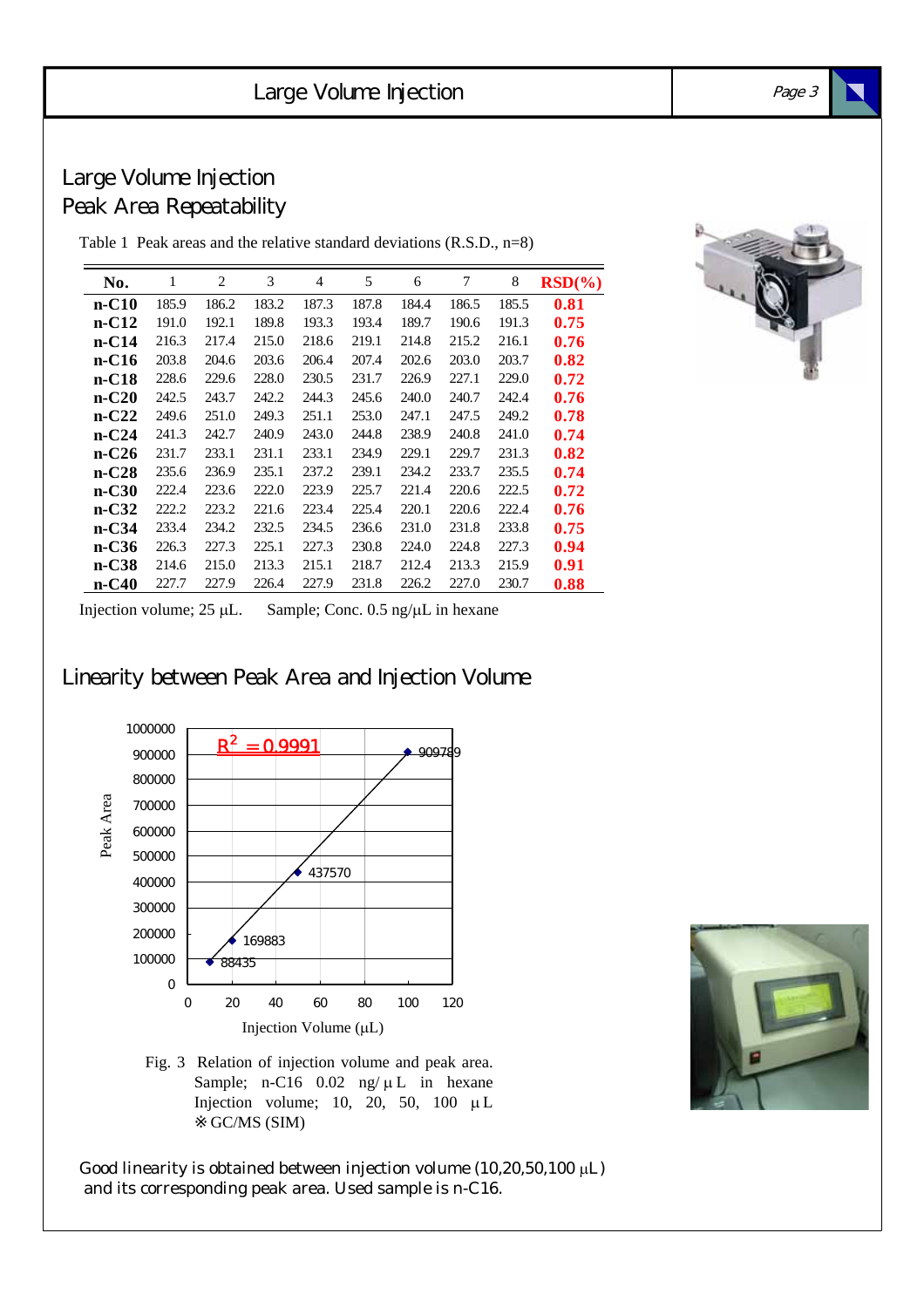

10e3 20e  $30<sub>B</sub>$ 



Chromatogram obtained by injecting the same sample of Large Volume  $(A: 40\mu L)$  and regular volume  $(B: 1\mu L)$  are compared. Chromatogram A shows peaks having sufficient peak area and small noise for obtaining good results of quantification and qualification. While chromatogram B shows poor S/N, and this may be hard for that of quantification and qualification.

11.00 11.25 11.50 11.75 12.00 12.25 12.50 12.75 13.00 13.25 13.50 13.75 14.00 14.25 14.50

regular volume injection

Retention Time (min)

Fig. 4 Comparison of chromatogram between Large Volume Injection and

(Pesticides, Conc. 0.1 ng/mL in hexane)

When you cannot obtain enough sensitivity in trace analysis, Large Volume Injection with LVI-S200 will solve your problem. By using this, you can get 10-100 times higher sensitivity, and so can get more reliable results.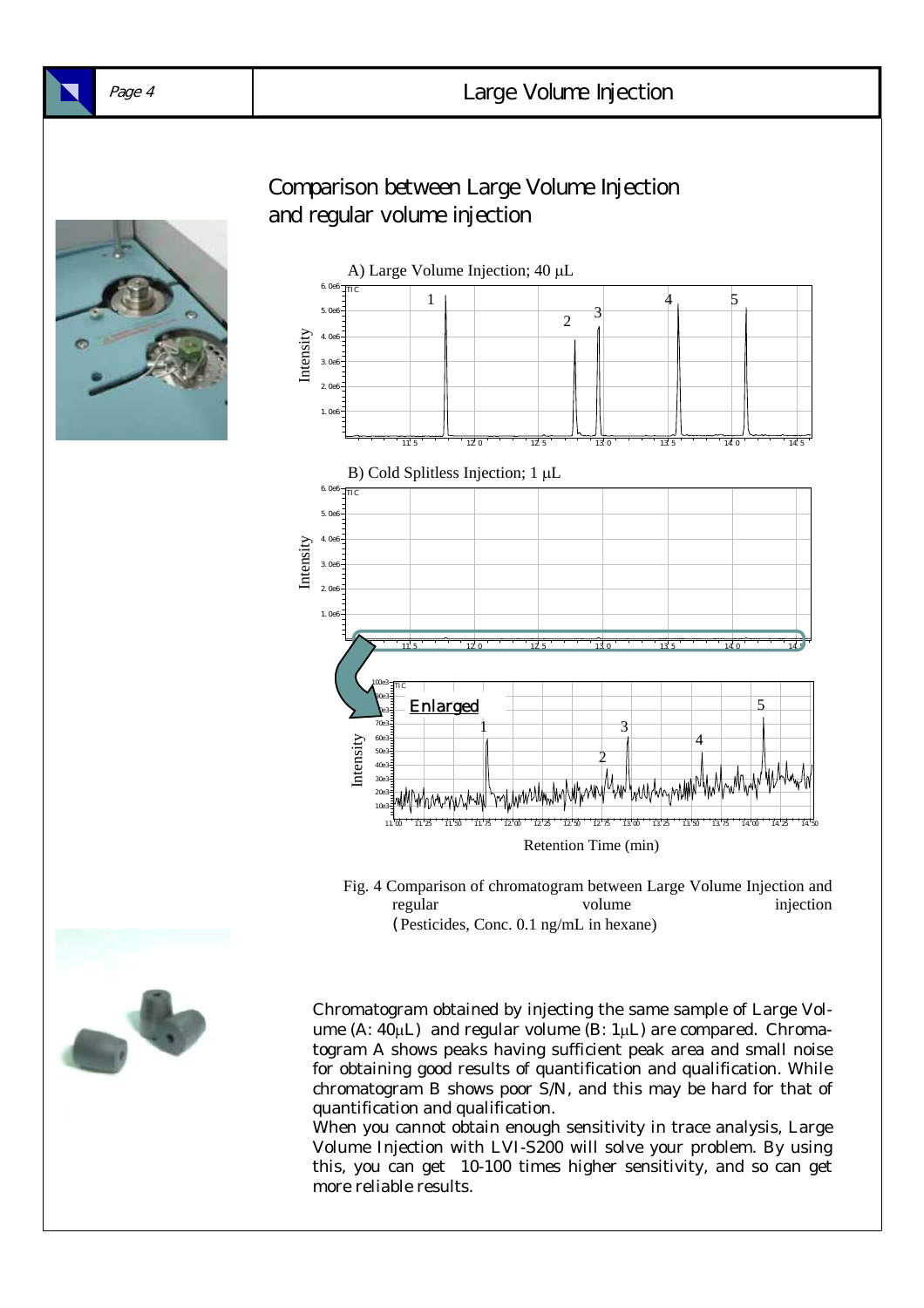

GC/MS QP5050A (Shimadzu) Pre-column Deactivated silica capillary tube 0.53mm×0.5m Column Inert Cap 5MS 0.25mm×30m, 0.25µm Column Oven Temp. 70 (4min )-20 /min-190 -15 /min-260 (3min) Detector Temp 260 MS Method SCAN Splitpurge Flow 150 ml/min Splitless Time 4 min

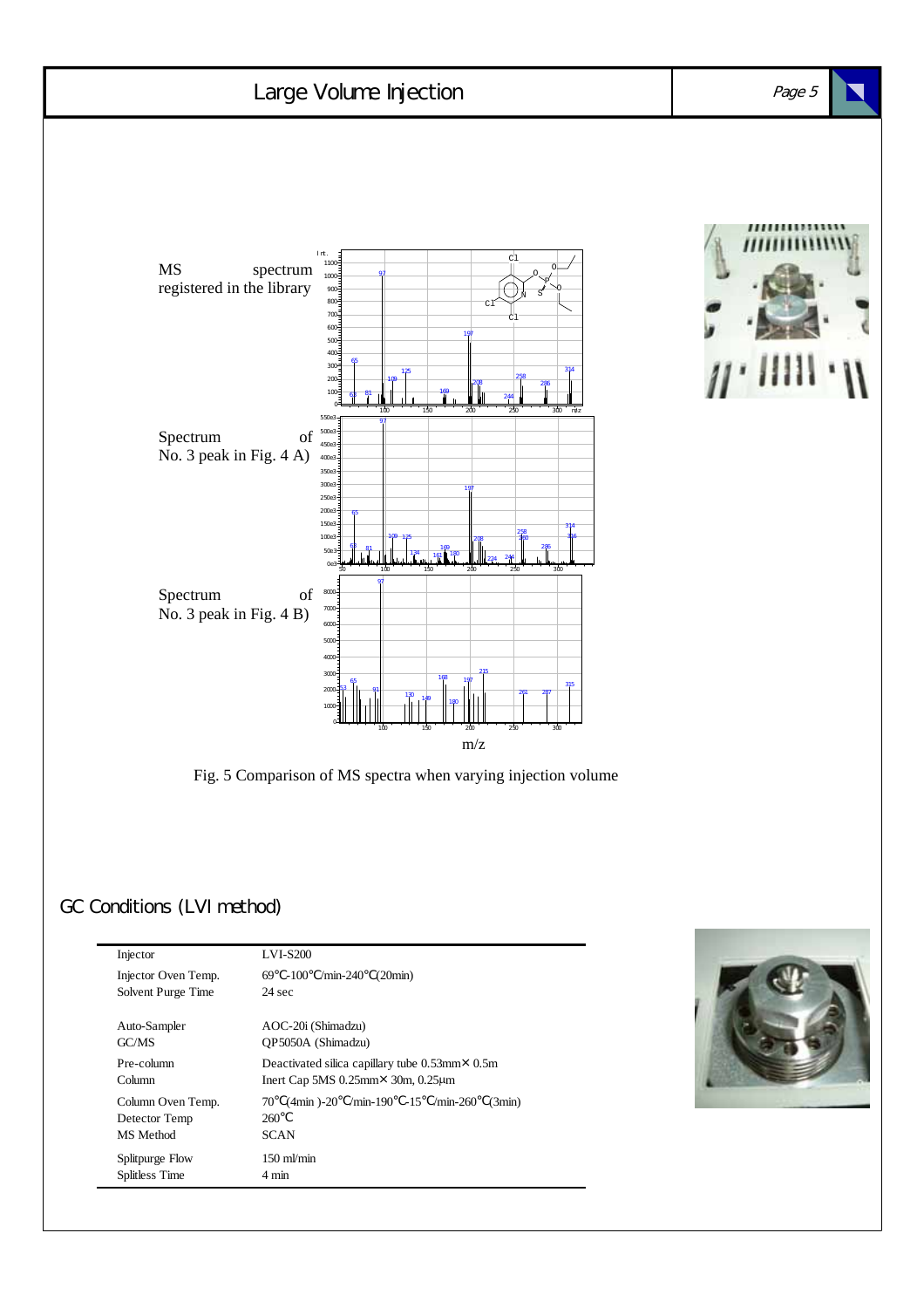

# Multi-Scan Analysis of residual pesticides



Fig.6 SCAN Chromatogram obtained by injecting 40 µL of pesticides in acetone (0.05 ng/µL).



| Injector                                        | <b>LVI-S200</b>                                                                                                  |
|-------------------------------------------------|------------------------------------------------------------------------------------------------------------------|
| Injector Oven Temp.<br>Solvent Purge Time       | $\text{/min-260}$<br>(20min)<br>56 -100<br>$50 \text{ sec}$                                                      |
|                                                 |                                                                                                                  |
| Auto-Sampler<br>GC/MS                           | AOC-20i (Shimadzu)<br>OP5050A (Shimadzu)                                                                         |
| Pre-column<br><b>Column</b>                     | Deactivated silica capillary tube $0.53$ mm $\times$ 0.5m<br>DB-5MS $0.25$ mm $\times$ 30m, $0.25$ µm            |
| Column Oven Temp.<br>Detector Temp<br>MS Method | $\text{min-210}$ -4 $\text{min-245}$ -15 $\text{min-290}$<br>$(5min) - 15$<br>50<br>(3min)<br>280<br><b>SCAN</b> |
| Splitpurge Flow<br>Splitless Time               | $150 \text{ m}$ /min<br>$4 \text{ min}$                                                                          |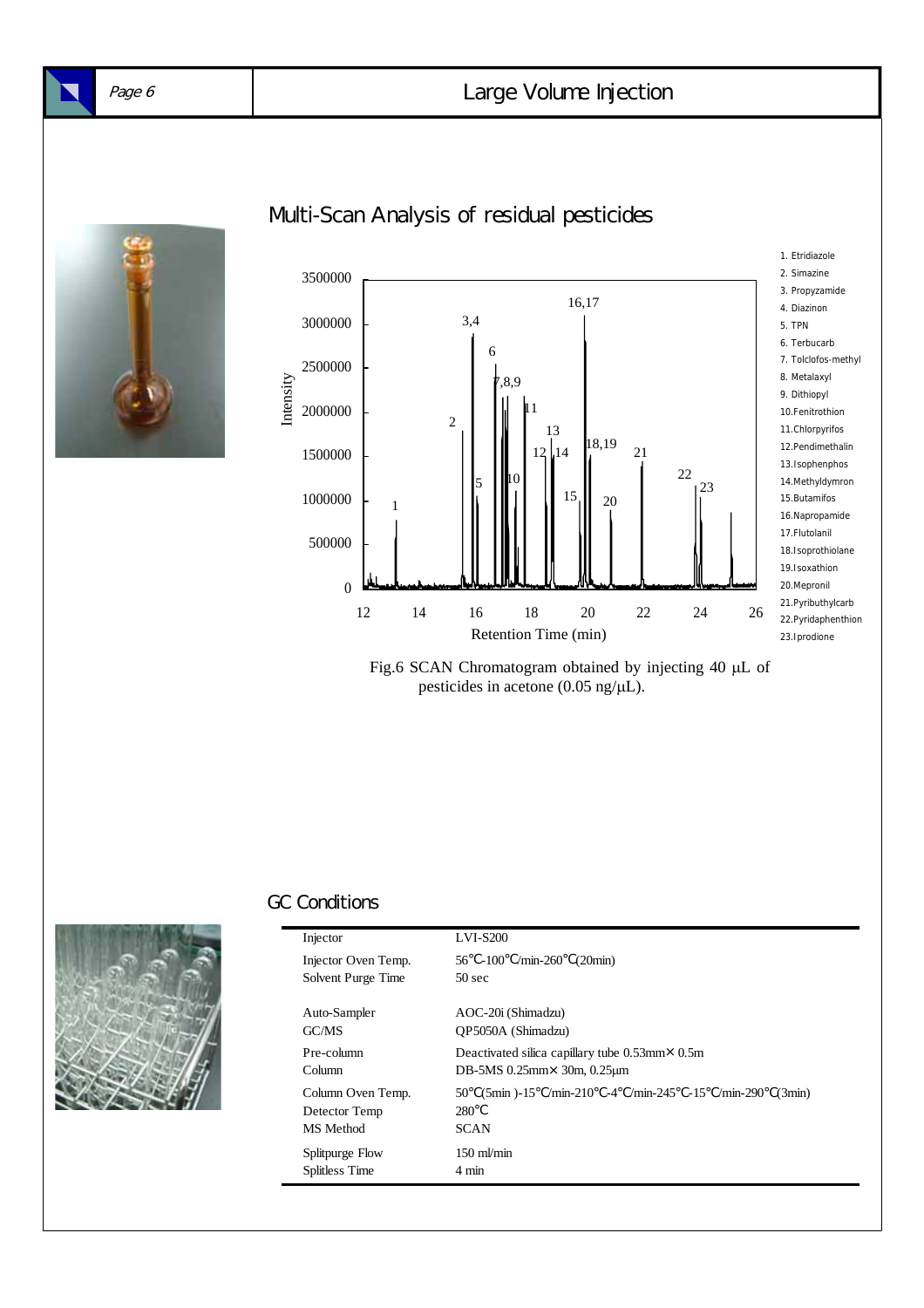

| Injector Oven Temp.<br>Solvent Purge Time       | $(5min) - 80$<br>$\mathrm{min}\text{-}260$<br>(21min)<br>90<br>$20 \text{ sec}$ |
|-------------------------------------------------|---------------------------------------------------------------------------------|
| Auto-Sampler                                    | AOC-20i (Shimadzu)                                                              |
| GCMS                                            | OP5050A (Shimadzu)                                                              |
| Pre-column                                      | Deactivated silica capillary tube $0.53$ mm $\times$ 0.5m                       |
| Column                                          | DB-5MS $0.25$ mm $\times$ 30m, $0.25$ µm                                        |
| Column Oven Temp.<br>Detector Temp<br>MS Method | $(5min) -30$ /min-170 -8 /min-300<br>70<br>(2min)<br>300<br><b>SIM</b>          |
| Splitpurge Flow                                 | $150 \text{ m}$ /min                                                            |
| Splitless Time                                  | $4 \text{ min}$                                                                 |

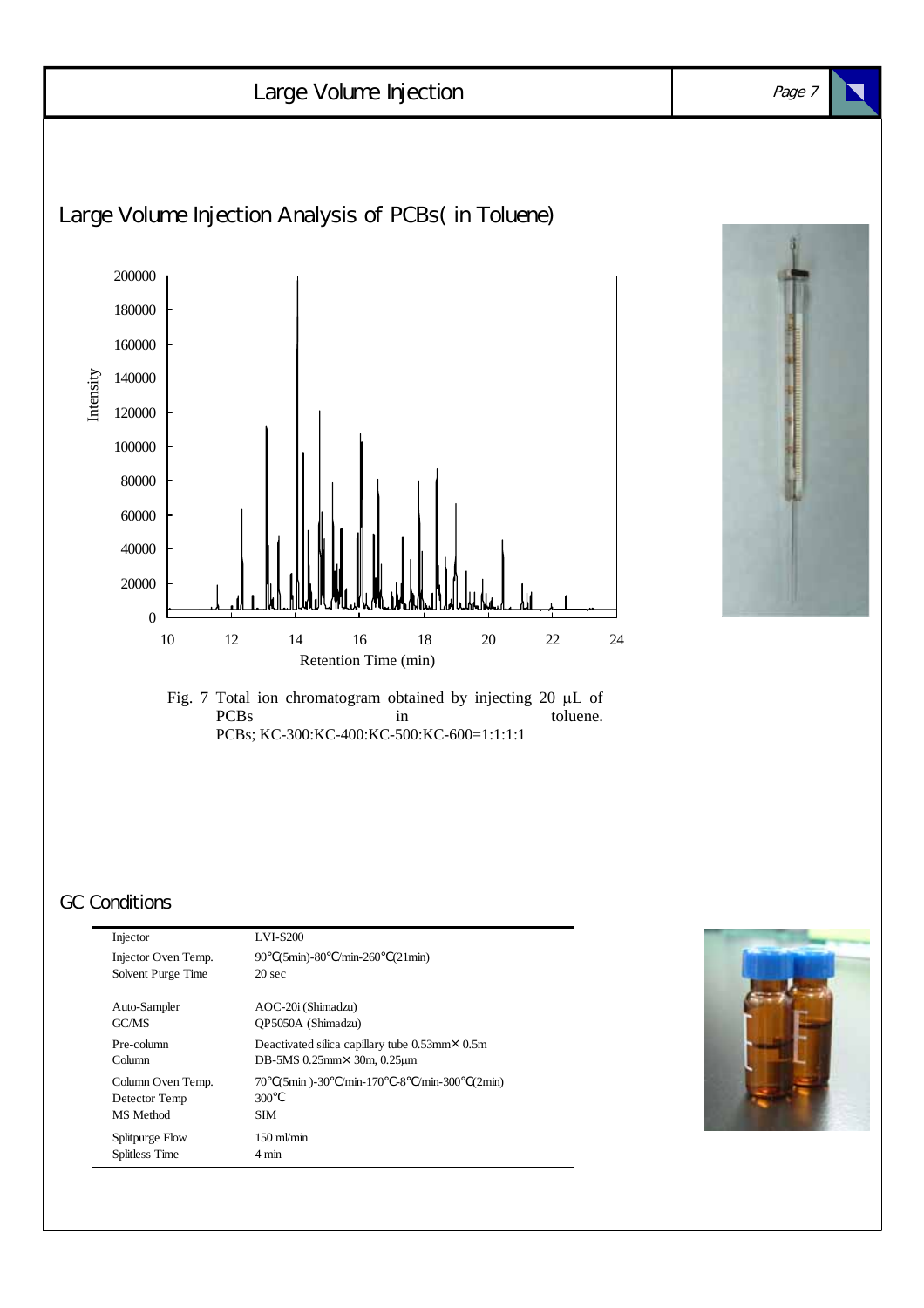



Fig. 8 Total ion chromatogram obtained by injecting 200  $\mu$ L (LVI) of PAHs in hexane (0.1 pg/ $\mu$ L) and  $2 \mu L$  (HSL) of PAHs in hexane (10 pg/ $\mu$ L).



| Injector                                        | <b>LVI-S200</b>                                                                                       |
|-------------------------------------------------|-------------------------------------------------------------------------------------------------------|
| Injector Oven Temp.<br>Solvent Purge Time       | $/min-280$<br>$69 - 100$<br>(20min)<br>100 <sub>sec</sub>                                             |
| Auto-Sampler<br>GCMS                            | AOC-20i (Shimadzu)<br>OP5050A (Shimadzu)                                                              |
| Pre-column<br>Column                            | Deactivated silica capillary tube $0.53$ mm $\times$ 0.5m<br>DB-5MS $0.25$ mm $\times$ 30m, $0.25$ µm |
| Column Oven Temp.<br>Detector Temp<br>MS Method | 60<br>$(4min) - 15$<br>$/min-300$<br>(3min)<br>300<br><b>SIM</b>                                      |
| Splitpurge Flow<br>Splitless Time               | $150 \text{ m}$ /min<br>$4 \text{ min}$                                                               |
|                                                 |                                                                                                       |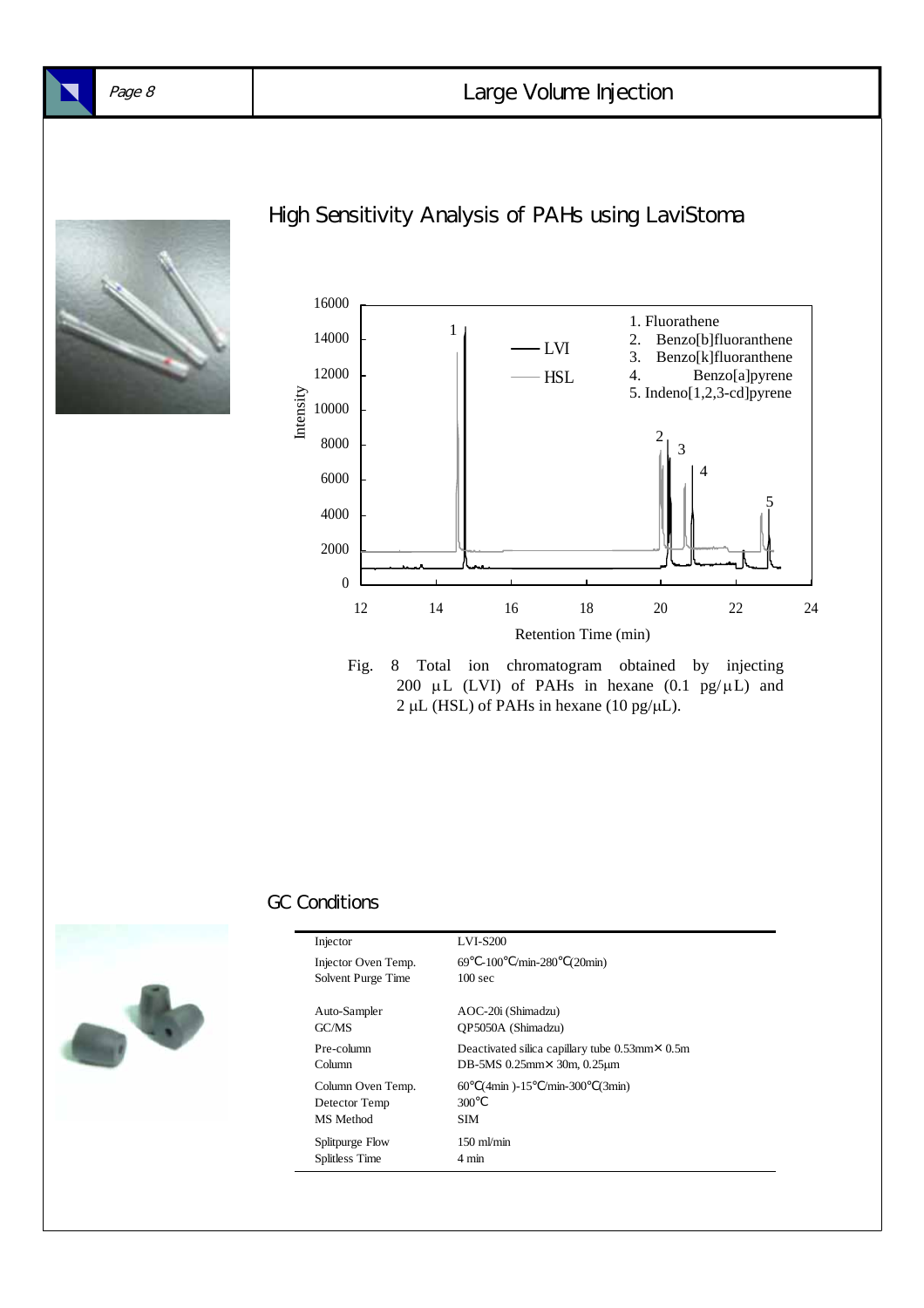

| Injector Oven Temp.<br>Solvent Purge Time       | $70 - 100$ /min-150 (3min)-50 /min-240<br>(17min)<br>$24 \text{ sec}$ |
|-------------------------------------------------|-----------------------------------------------------------------------|
| Auto-Sampler                                    | AOC-20i (Shimadzu)                                                    |
| GC/MS                                           | OP5050A (Shimadzu)                                                    |
| Pre-column                                      | Deactivated silica capillary tube $0.53$ mm $\times$ 0.5m             |
| Column                                          | Inert Cap 5MS $0.25$ mm $\times$ 30m, $0.25$ $\mu$ m                  |
| Column Oven Temp.<br>Detector Temp<br>MS Method | $(3min) - 10$ /min-260<br>60<br>(3min)<br>240<br><b>SCAN</b>          |
| Splitpurge Flow                                 | $50 \text{ m/min}$                                                    |
| Splitless Time                                  | $3 \text{ min}$                                                       |

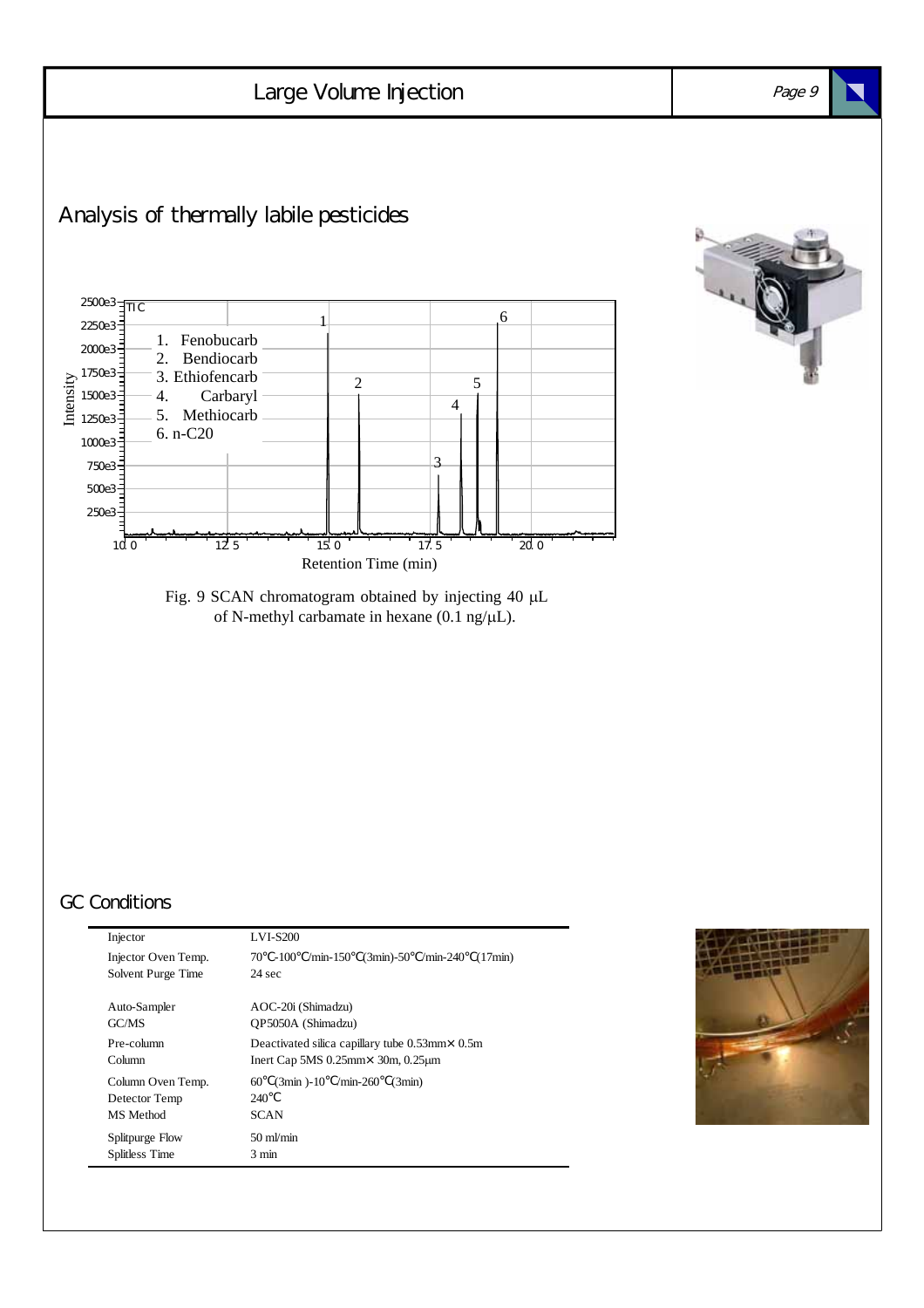

#### Derivatization Injection



#### Derivatization Injection

Sample and derivatization reagent are mixed in the stomach shaped insert of LVI-S200 injector. Here, sample is derivatized and concentrated in a short time.

#### TMS Derivatization of PCP (Pentachlorophenol)



Fig. 11 TMS derivatization of PCP: BSTFA(2,2,2-Trifluoro-N,O-bis (trimethylsilyl)acetamide) is used as TMS derivatization reagent.

#### SCAN Chromatogram



Fig. 12 SCAN chromatogram of PCP-TMS (A) and PCP (B). PCP- TMS (A) is obtained as a result of derivatization in the stomach shaped insert of LVI-S200 injector.

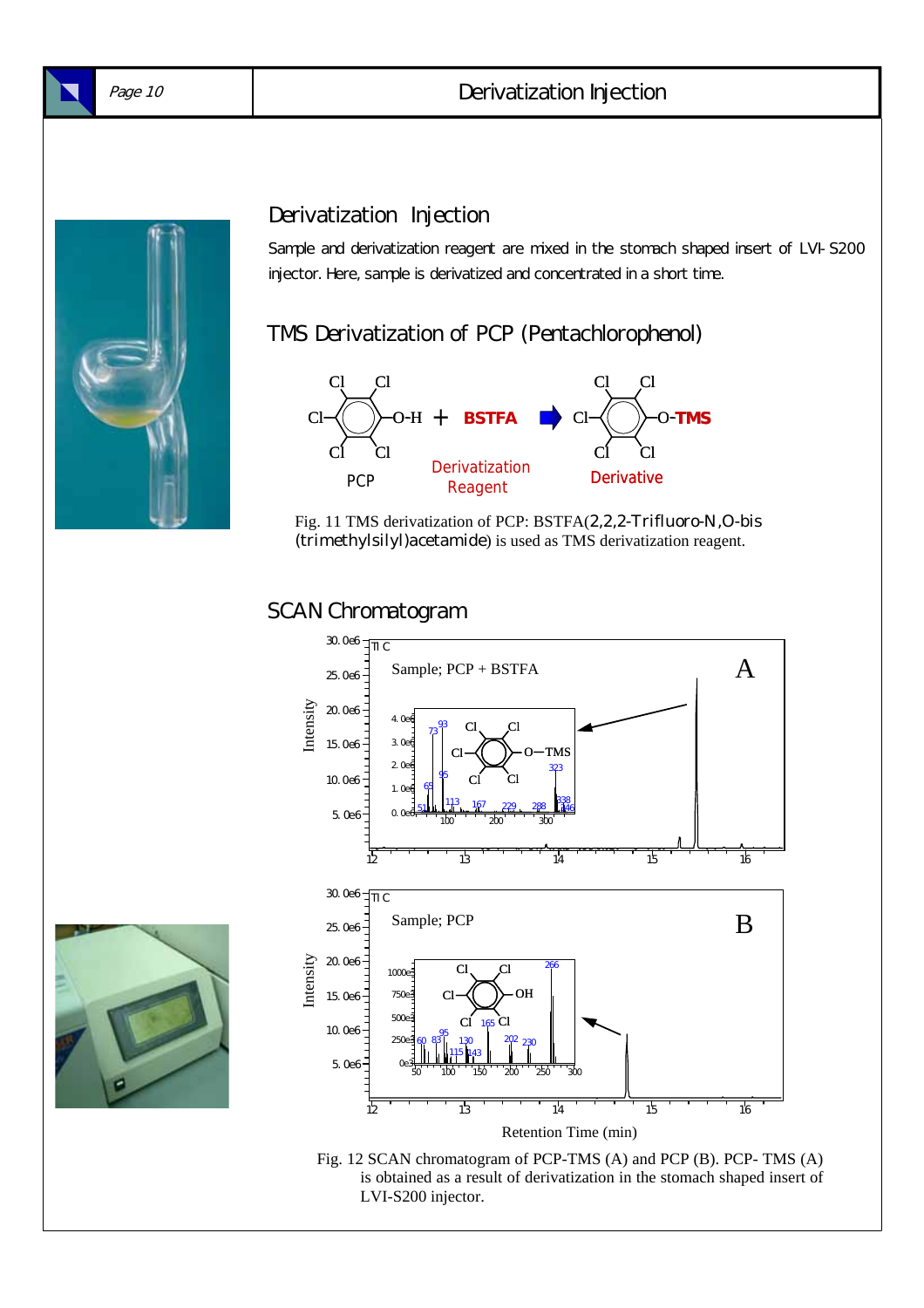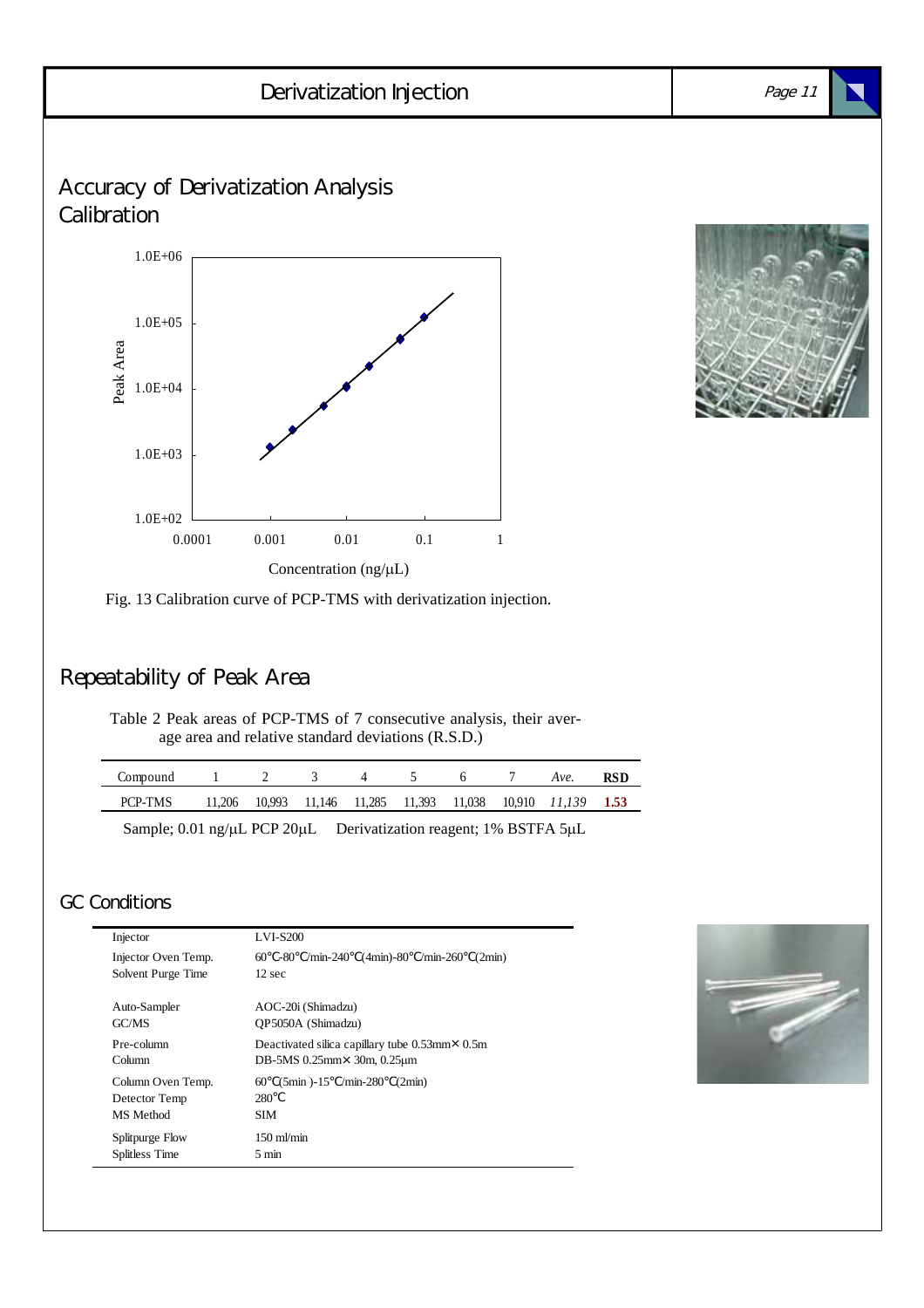

TMS Derivatization of 2,4-D & Bis-Phenol A SCAN Chromatogram obtained by Derivatization Injection 5.0E+07 6.0E+07 7.0E+07 15.0e6  $Cl$   $\bigotimes$  och2cooh + **bstfa** Cl 2,4-D Bis-Phenol A HO  $\left(\bigcirc\right)$   $\left(\bigcirc\right)$  oh  $+$  **Bstfa TMS**  $\circ$   $\left(\bigcirc\right)$   $\left(\bigcirc\right)$   $\left(\bigcirc\right)$  o-**tMS CI--{( )}- O - TMS** Cl 2,4-D -TMS Bis-phenol A -TMS







| Injector              | <b>LVI-S200</b>                                                      |
|-----------------------|----------------------------------------------------------------------|
| Injector Oven Temp.   | $/min-240$ (4 $min$ )-80<br>$60 - 80$<br>$\text{/min-260}$<br>(2min) |
| Solvent Purge Time    | 12 sec                                                               |
| Auto-Sampler<br>GC/MS | AOC-20i (Shimadzu)<br>OP5050A (Shimadzu)                             |
| Pre-column            | Deactivated silica capillary tube $0.53$ mm $\times$ 0.5m            |
| Column                | DB-5MS $0.25$ mm $\times$ 30m, $0.25$ µm                             |
| Column Oven Temp.     | $(5min) -15$ /min-280<br>60<br>(2min)                                |
| Detector Temp         | 280                                                                  |
| MS Method             | SIM                                                                  |
| Splitpurge Flow       | $150 \text{ m}$ /min                                                 |
| Splitless Time        | $5 \text{ min}$                                                      |
|                       |                                                                      |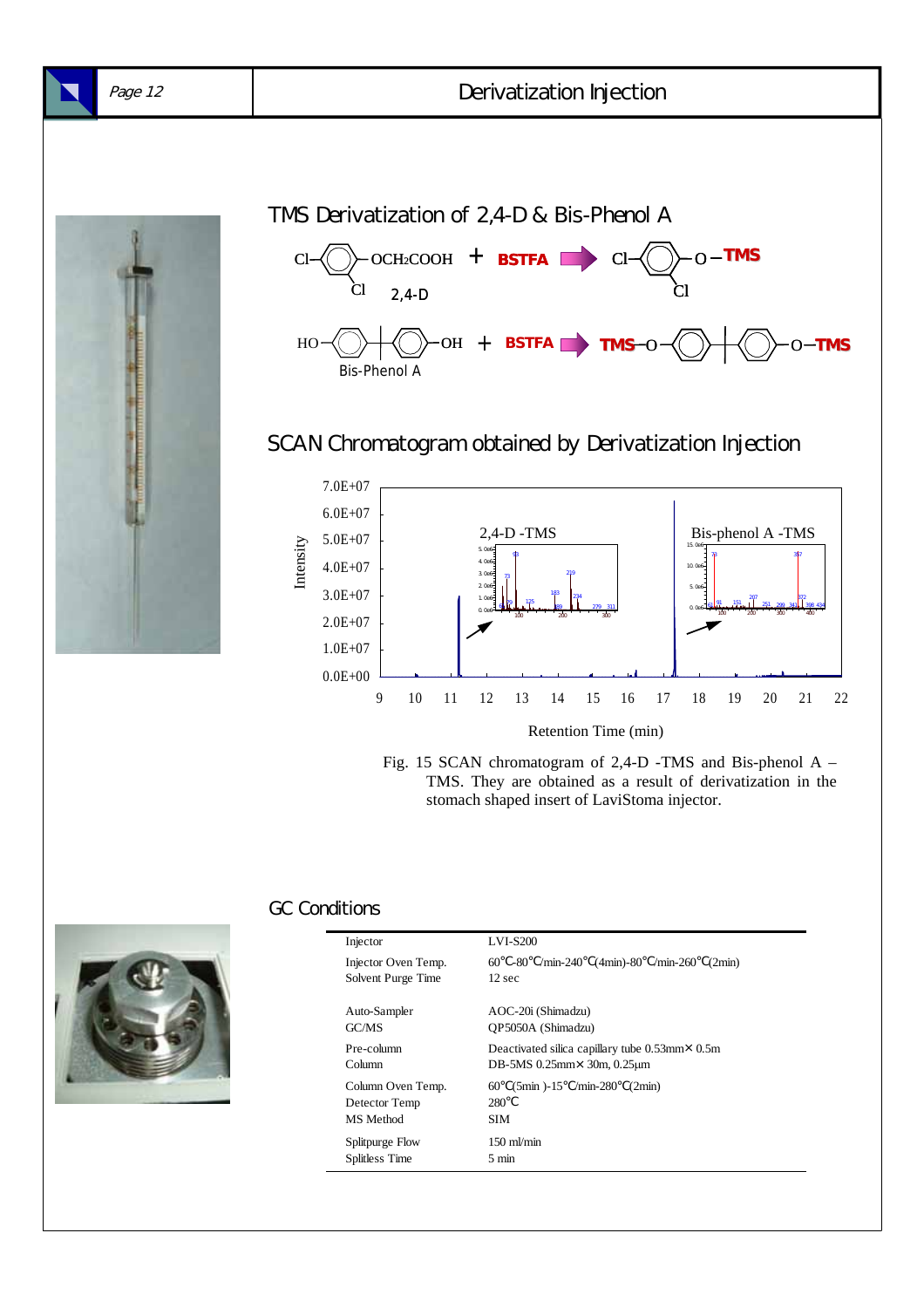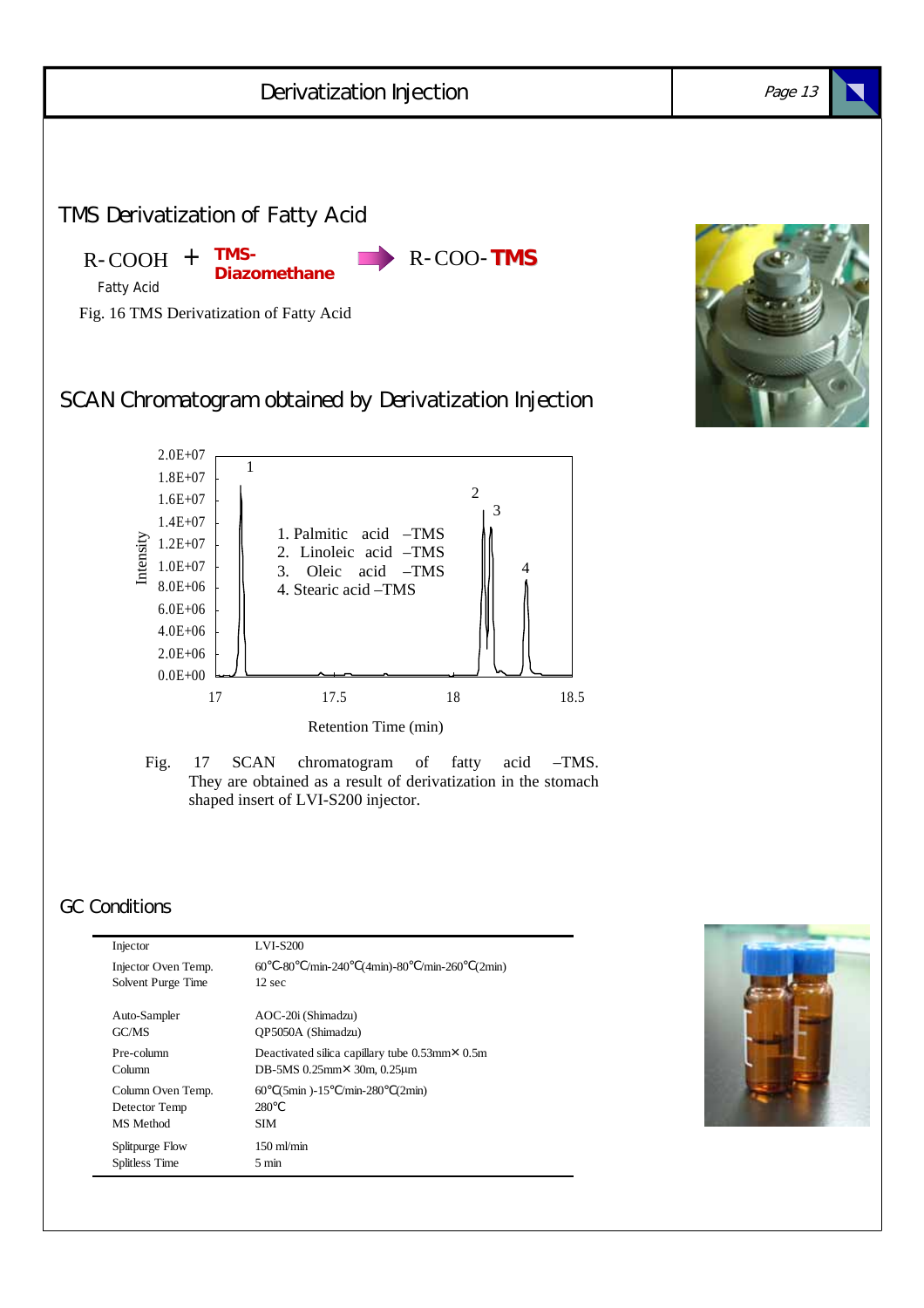

Analysis of Thermally Labile Compounds by Cold Splitless Injection

Analysis of Trichlorfone (DEP) using Various Type of Injections



Fig. 18 Comparison of Chromatograms obtained using various type of injections (DEP 10 ng/ $\mu$ L and n-C16 2 ng/ $\mu$ L in 20% acetone/hexane. Injection volume;  $1 \mu L$ )

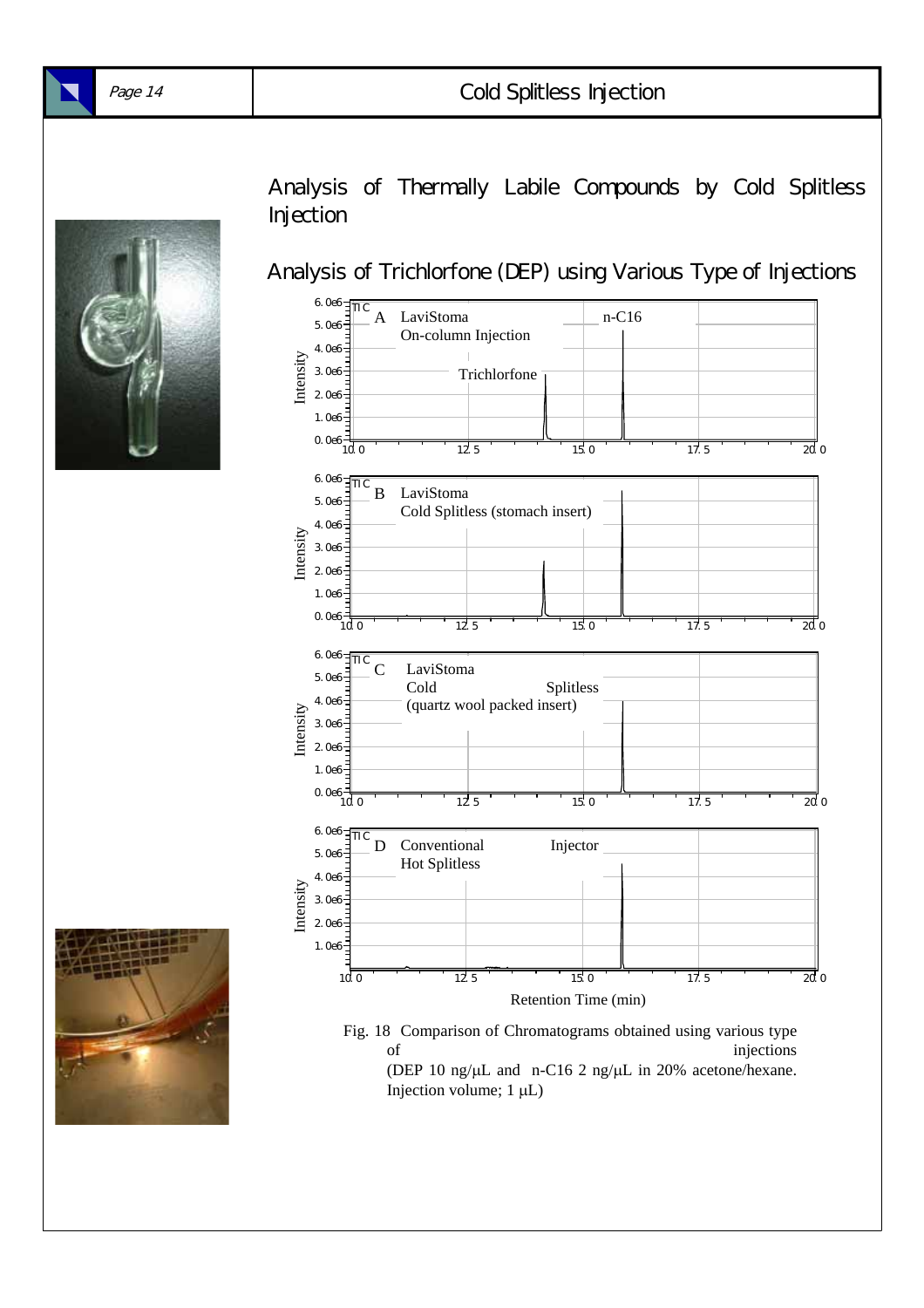### Cold Splitless Injection using LVI-S200 with Stomach Shaped Insert inside

The stomach shaped insert can hold sample as liquid within it. Therefore no quartz wool packing is necessary. At first, the injector is kept in a low temperature in split mode, then large volume of sample is injected into the insert, In this state, solvent is evaporated and sample is concentrated. Next, sample is introduced into column by raising the temperature of the insert in splitless mode. Finally, residual solvent or high boiling point contaminants are purged out in split mode.



#### GC Conditions

#### Cold Splitless (stomach insert or quartz wool packed insert)

| Injector                                        | <b>LVI-S200</b>                                                  |
|-------------------------------------------------|------------------------------------------------------------------|
| Injector Oven Temp.                             | $\mathrm{min-120}$<br>$(3min)-50$<br>$/min-2$ 0<br>60.<br>$-100$ |
| Auto-Sampler                                    | AOC-20i (Shimadzu)                                               |
| GC/MS                                           | OP5050A (Shimadzu)                                               |
| Pre-column                                      | Deactivated silica capillary tube $0.53$ mm $\times$ 0.5m        |
| Column                                          | Inert Cap 5MS $0.25$ mm $\times$ 30m, $0.25$ $\mu$ m             |
| Column Oven Temp.<br>Detector Temp<br>MS Method | $(3min) - 10$ /min-240<br>50<br>(3min)<br>240<br><b>SCAN</b>     |
| <b>Pulsed Splitless</b>                         | 150 kPa (3min)                                                   |
| Splitpurge Flow                                 | $50 \text{ mV}$ min                                              |
| Splitless Time                                  | $3 \text{ min}$                                                  |

#### Hot Splitless

| Injector            | Conventional |
|---------------------|--------------|
| Injector Oven Temp. | 20           |

#### On-Column Injection

| Injector            | <b>LVI-S200</b>          |
|---------------------|--------------------------|
| Injector Oven Temp. | 60 -10 /min-2 0 $(2min)$ |

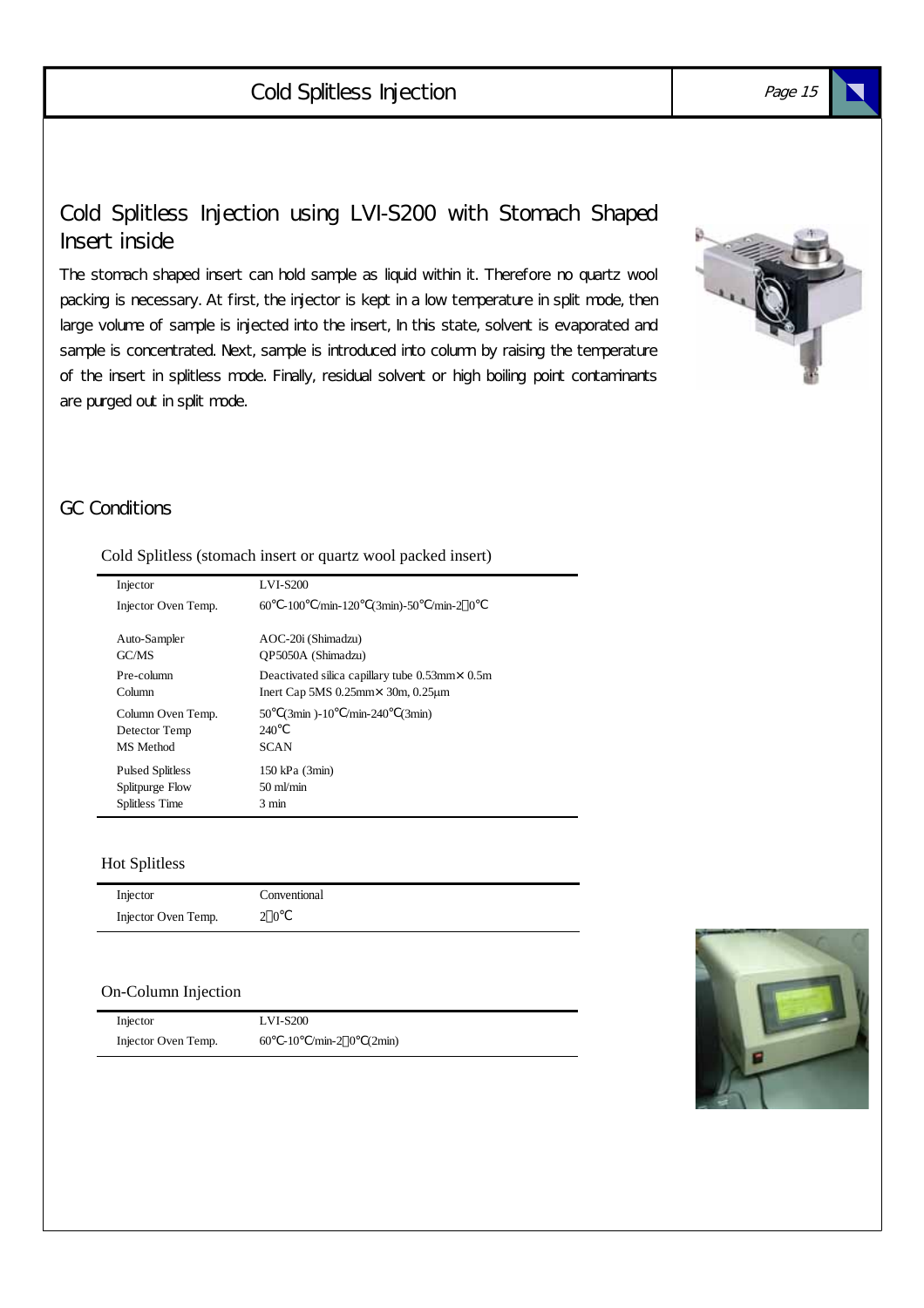

Analysis of Thermally Labile Compounds by Cold Splitless **Injection** 

Analysis of N-methyl carbamate using Various Type of Injection





- Fig. 19 Comparison of Chromatograms obtained using various type of injections (N-methyl carbamate 2 ng/µL and n-C20 0.5 ng/µL in 20% acetone/hexane. Injection volume;  $1 \mu L$ )
	- 1. Fenobucarb 2. Bendiocarb 3. Ethiofencarb 4. Carbaryl 5. Methiocarb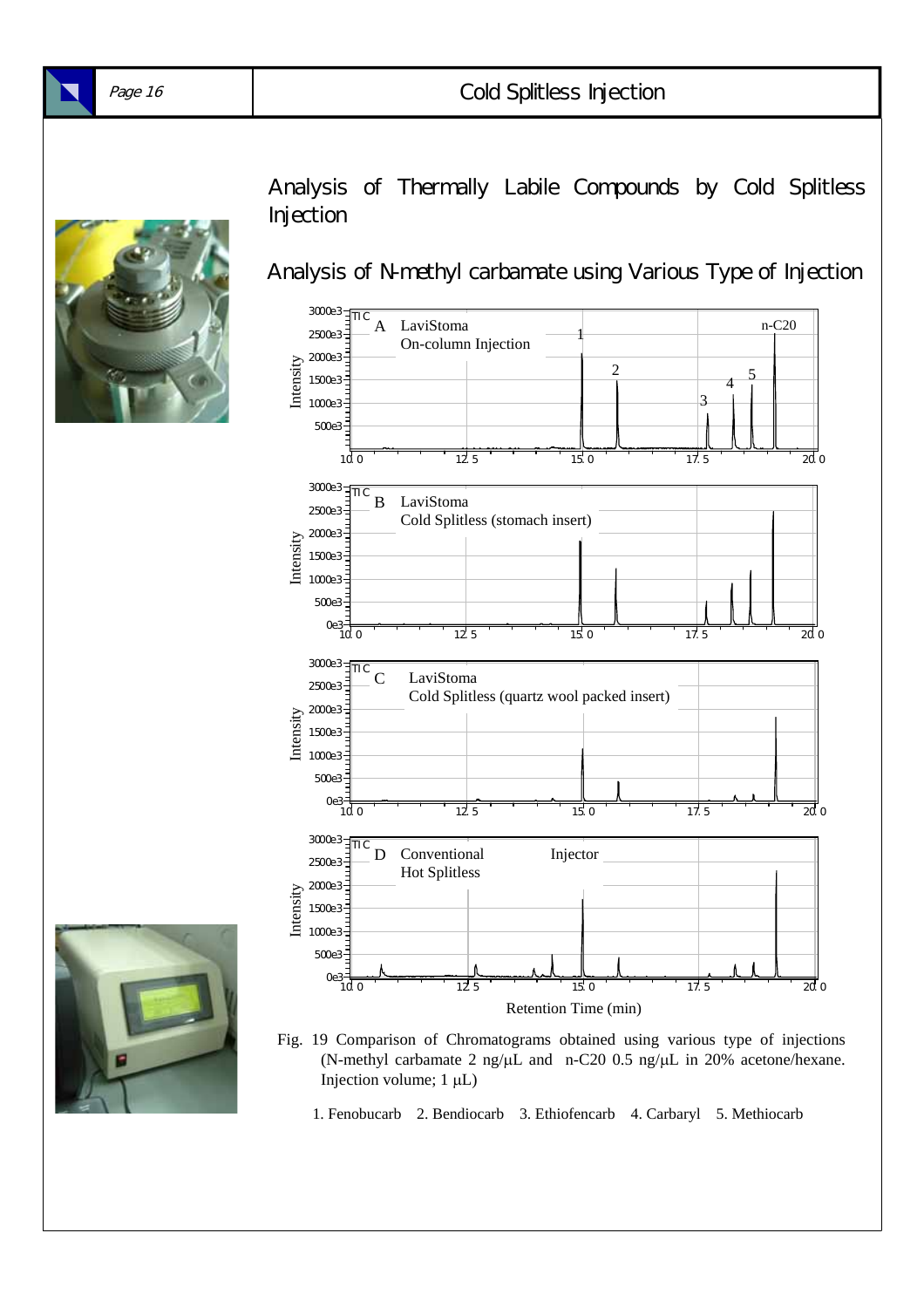# Cold Splitless Injection

#### Cold Splitless Injection using LVI-S200 with Stomach Shaped Insert inside

In the conventional splitless injection with PTV, quartz wool is usually packed in its straight shaped insert. However, some of sample components might often be adsorbed on the active point of the quartz wool, and we could not obtain good results.

On the other hand, our stomach shaped insert of LVI-S200 does not need quartz wool packing. And we can get good results even for analyzing thermally labile compounds.

We believe that our LVI-S200 is one of the best PTV injection system we have ever obtained.



#### GC Conditions

#### Cold Splitless (stomach insert or quartz wool packed insert)

| Injector                                        | <b>LVI-S200</b>                                                          |
|-------------------------------------------------|--------------------------------------------------------------------------|
| Injector Oven Temp.                             | $/min-150$<br>$(3min) - 50$<br>70<br>$-100$<br>$/min-240$                |
| Auto-Sampler                                    | AOC-20i (Shimadzu)                                                       |
| GC/MS                                           | OP5050A (Shimadzu)                                                       |
| Pre-column                                      | Deactivated silica capillary tube $0.53$ mm $\times$ 0.5m                |
| Column                                          | Inert Cap 5MS $0.25$ mm $\times$ 30m, $0.25$ $\mu$ m                     |
| Column Oven Temp.<br>Detector Temp<br>MS Method | $(3min) - 10$<br>$\text{/min-260}$<br>(3min)<br>60<br>240<br><b>SCAN</b> |
| <b>Pulsed Splitless</b>                         | 150 kPa (3min)                                                           |
| Splitpurge Flow                                 | $50 \text{ m/min}$                                                       |
| Splitless Time                                  | 3 min                                                                    |

#### Hot Splitless

| Injector            | Conventional |
|---------------------|--------------|
| Injector Oven Temp. | 20           |

#### On-Column Injection

| Injector            | <b>LVI-S200</b>           |
|---------------------|---------------------------|
| Injector Oven Temp. | $70 - 10$ /min-2 0 (2min) |



Page 17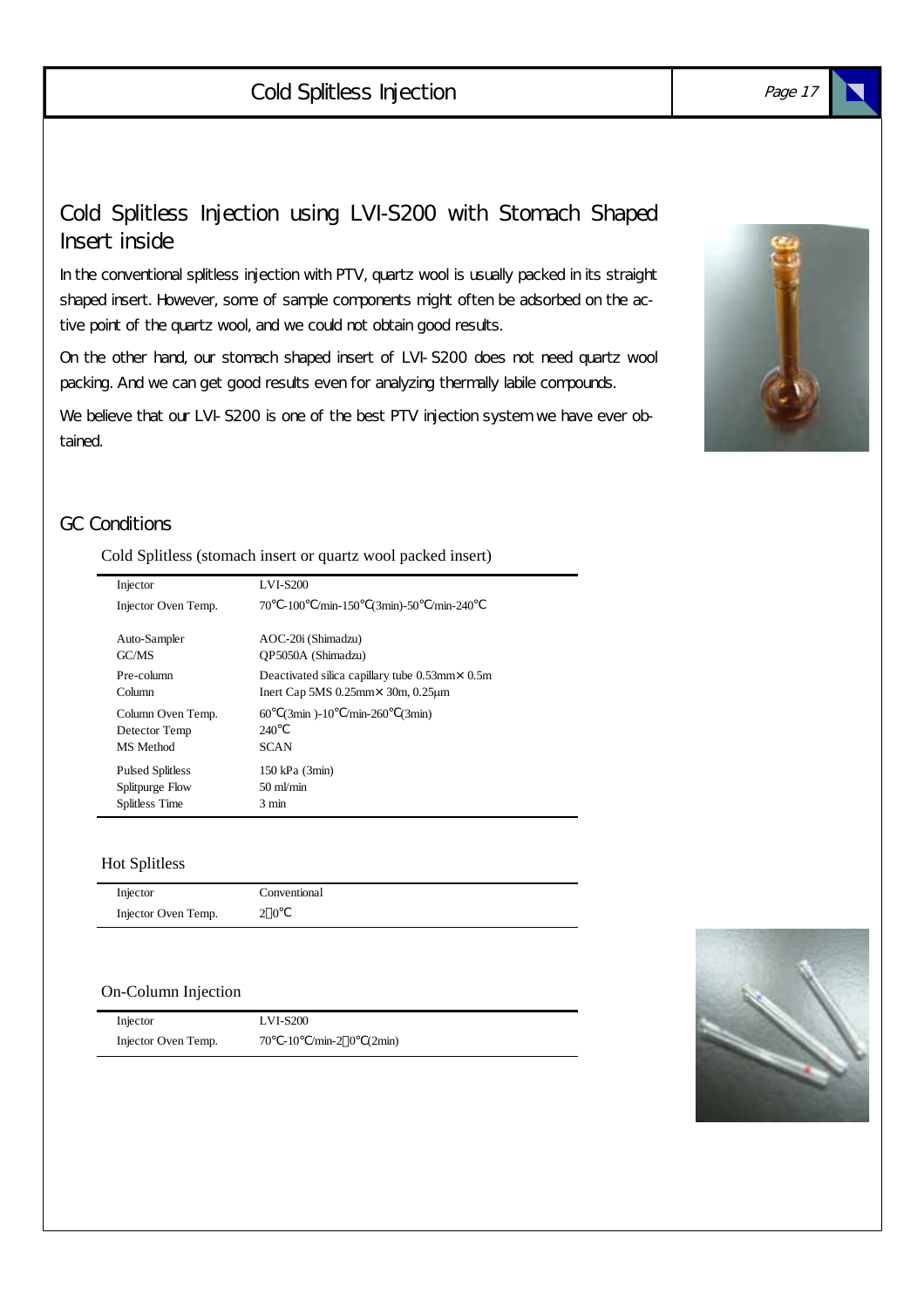#### Page 18 Large Volume Injection

#### Analysis of PCBs in Water

When analyzing trace amount of PCBs, large volume of solvent is used for extracting trace amount of them. Then, large volume of solvent has to be evaporated out. We should avoid this for protecting environment. Here we have studied the way to make sample treatment as using less volume of solvent and sample using LVI-S200 injection system.

#### Make pretreatment process rapid and easy



Fig. 20 Comparison of pretreatment process



| Injector                                        | <b>LVI-S200</b>                                                                            |  |  |
|-------------------------------------------------|--------------------------------------------------------------------------------------------|--|--|
| Injector Oven Temp.<br>Solvent Purge Time       | $69 - 100$<br>$/min-270$<br>(20min)<br>24 sec                                              |  |  |
| Auto-Sampler                                    | AOC-20i (Shimadzu)                                                                         |  |  |
| GC/MS                                           | OP5050A (Shimadzu)                                                                         |  |  |
| Pre-column                                      | Deactivated silica capillary tube $0.53$ mm $\times$ 0.5m                                  |  |  |
| Column                                          | DB-5MS $0.25$ mm $\times$ 30m, $0.25$ µm                                                   |  |  |
| Column Oven Temp.<br>Detector Temp<br>MS Method | $(5\text{min})$ -25 /min-170 -7 /min-250 -15 /min-300<br>70<br>(3min)<br>300<br><b>SIM</b> |  |  |
| Splitpurge Flow                                 | $150 \text{ m/min}$                                                                        |  |  |
| Splitless Time                                  | $4 \text{ min}$                                                                            |  |  |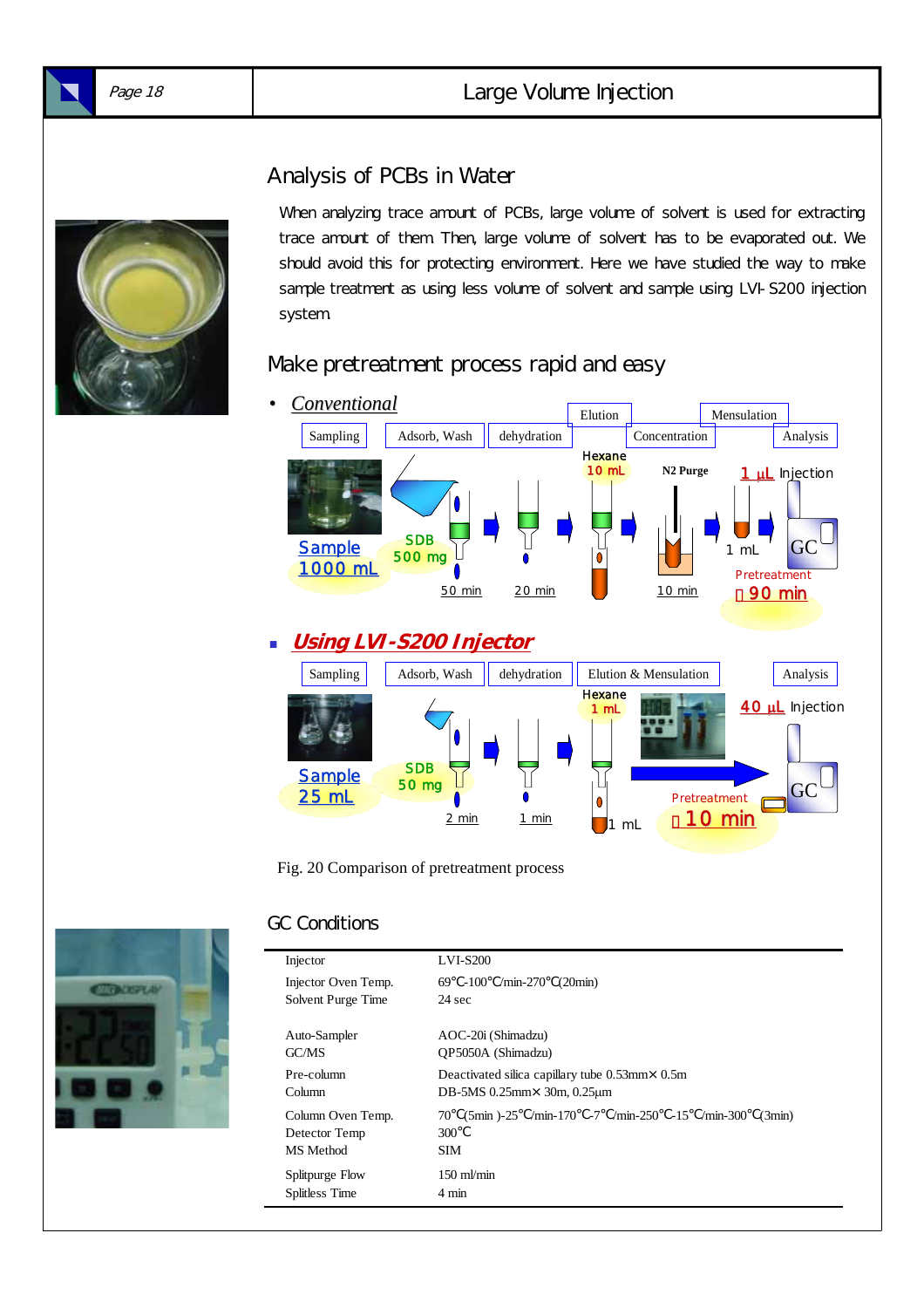#### Chromatogram Page 19 Large Volume Injection  $\overline{0}$ 50000 100000 150000 200000 250000 300000 350000 10.75 12.75 14.75 16.75 18.75 20.75 Intensity Retention Time (min) 2 3  $4$   $1$   $5$ 6 7 8

#### Spike and Collect experiment

Table 3 Recovery and Reproducibility of PCBs spiked in purified water and river water

|          |          | Purified water  | River water |                 |  |
|----------|----------|-----------------|-------------|-----------------|--|
| Compound | Rec.(% ) | $RSD(\% , n=5)$ | Rec.(% )    | $RSD(\% , n=5)$ |  |
| $PCB-2$  | 90.2     | 1.8             | 96.4        | 4.6             |  |
| $PCB-3$  | 93.8     | 2.6             | 96.1        | 6.1             |  |
| $PCB-4$  | 91.6     | 3.7             | 93.5        | 4.4             |  |
| $PCB-5$  | 96.0     | 4.0             | 95.4        | 5.7             |  |
| PCB-6    | 95.2     | 2.6             | 95.3        | 4.2             |  |
| $PCB-7$  | 103.8    | 2.5             | 94.2        | 5.3             |  |
| $PCB-8$  | 146.4    | 2.6             | 108.9       | 8.5             |  |

The sample was 16 mg/L PCB (KC-300, 400, 500, 600) spiked to the purified water and river water.

# Life Test





Fig. 21 Total ion chromatogram of river water spiked by 16 µg/L of PCBs.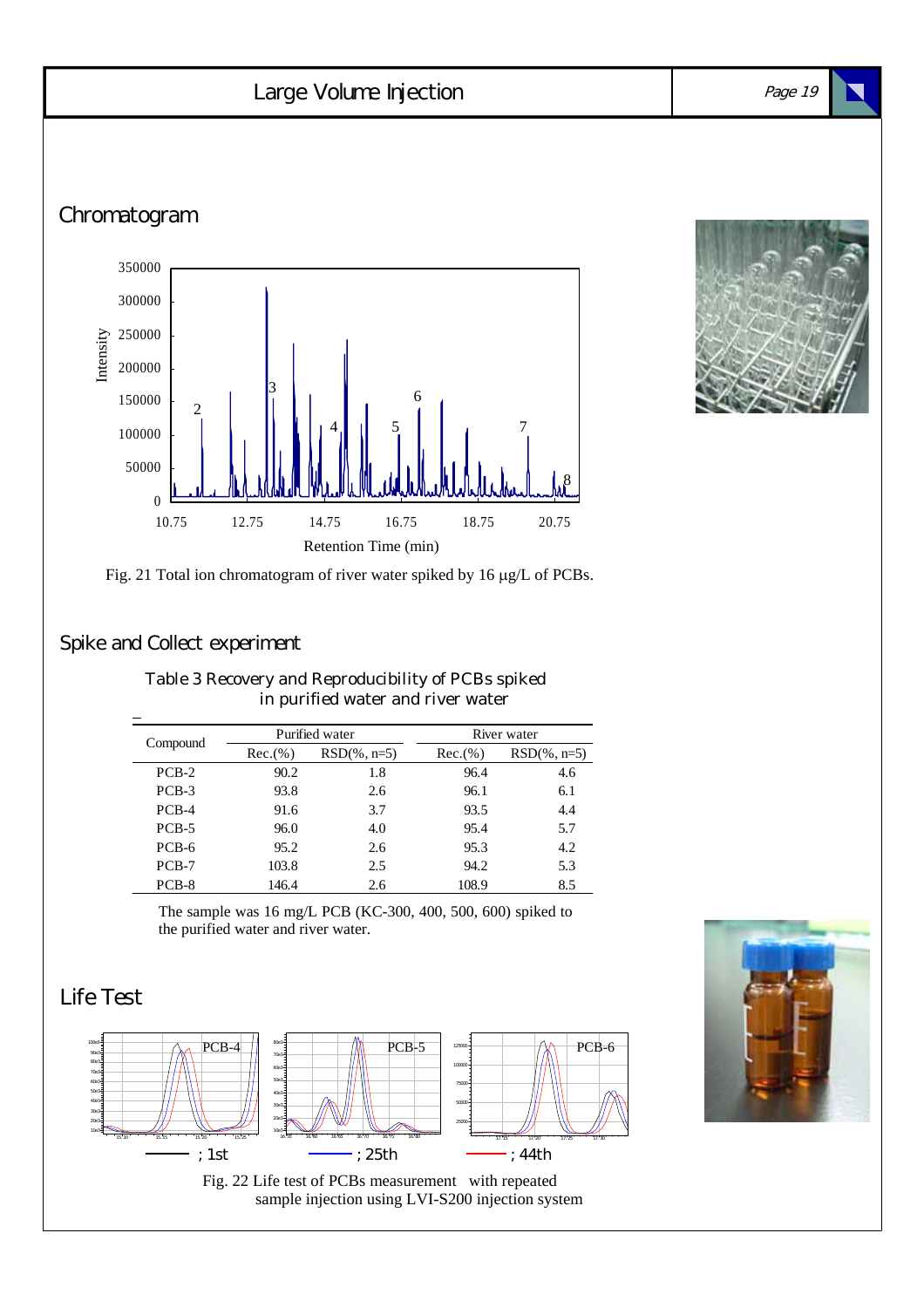

### Analysis of Residual Pesticides in Golf Course

Here we have studied the way to make sample treatment on the analysis of residual pesticides in a golf course as using less volume of solvent and sample using LaviStoma injection system.

# Make pretreatment process rapid and easy



Fig. 23 Comparison of pretreatment process



| Injector            | <b>LVI-S200</b>                                                       |  |  |
|---------------------|-----------------------------------------------------------------------|--|--|
| Injector Oven Temp. | $/min-260$<br>$69 - 100$<br>(20min)                                   |  |  |
| Solvent Purge Time  | $24 \text{ sec}$                                                      |  |  |
|                     |                                                                       |  |  |
| Auto-Sampler        | AOC-20i (Shimadzu)                                                    |  |  |
| GC/MS               | OP5050A (Shimadzu)                                                    |  |  |
| Pre-column          | Deactivated silica capillary tube $0.53$ mm $\times$ 0.5m             |  |  |
| Column              | DB-5MS $0.25$ mm $\times$ 30m, $0.25$ µm                              |  |  |
| Column Oven Temp.   | $(5\text{min})$ -15 /min-210 -4 /min-245 -15 /min-290<br>60<br>(3min) |  |  |
| Detector Temp       | 280                                                                   |  |  |
| MS Method           | <b>SIM</b>                                                            |  |  |
| Splitpurge Flow     | $150 \text{ m/min}$                                                   |  |  |
| Splitless Time      | 4 min                                                                 |  |  |
|                     |                                                                       |  |  |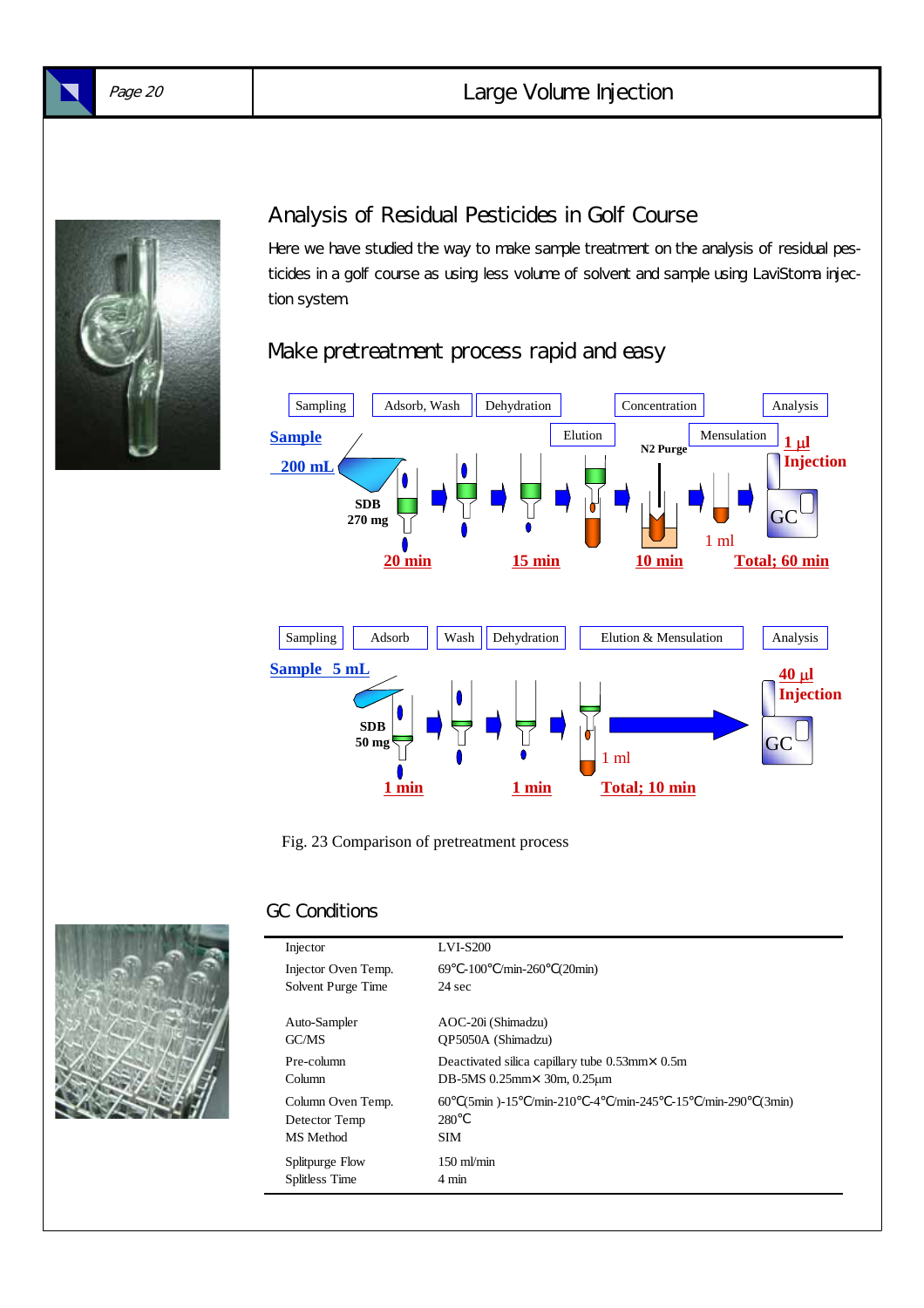# Large Volume Injection

Chromatogram





#### Fig. 24 Total ion chromatogram of waste water in a golf course spiked by 0.01 mg/L of pesticides

# Spike and Collect experiment

| Table 4 Recovery and Reproducibility of pesticides spiked |  |
|-----------------------------------------------------------|--|
| in purified water and waste water in a golf course        |  |

| No. | Compound         | Purified water |             | Waste water |
|-----|------------------|----------------|-------------|-------------|
|     |                  | Rec.           | $RSD$ (n=4) | Rec.        |
| 1   | Etridiazole      | 98.1           | 1.4         | 80.8        |
| 2   | Simazine         | 99.4           | 1.1         | 94.9        |
| 3   | Diazinon         | 102.8          | 2.5         | 110.4       |
| 4   | Propyzamide      | 103.0          | 1.7         | 96.5        |
| 5   | <b>TPN</b>       | 92.2           | 3.2         | 31.6        |
| 6   | Terbucarb        | 104.8          | 1.7         | 111.9       |
| 7   | Tolclofos-methyl | 100.5          | 1.4         | 94.1        |
| 8   | Metalaxyl        | 96.3           | 1.1         | 86.9        |
| 9   | Dithiopyl        | 101.2          | 1.8         | 103.2       |
| 10  | Fenitrothion     | 109.9          | 3.5         | 96.9        |
| 11  | Chlorpyrifos     | 98.3           | 2.4         | 88.5        |
| 12  | Pendimethalin    | 101.2          | 2.4         | 103.7       |
| 13  | Isophenphos      | 101.6          | 2.0         | 101.4       |
| 14  | Methyldymron     | 80.2           | 13.1        | 36.5        |
| 15  | <b>Butamifos</b> | 105.0          | 2.8         | 115.8       |
| 16  | Napropamide      | 104.2          | 1.8         | 107.1       |
| 17  | Flutolanil       | 103.7          | 2.4         | 103.6       |
| 18  | Isoprothiolane   | 105.1          | 2.3         | 107.2       |
| 19  | Isoxathion       | 109.5          | 4.4         | 82.0        |
| 20  | Mepronil         | 105.4          | 3.0         | 108.5       |
| 21  | Pyributhylcarb   | 100.4          | 2.8         | 103.5       |
| 22  | Pyridaphenthion  | 102.3          | 0.8         | 101.8       |
| 23  | Iprodione        | 103.1          | 1.8         | 94.7        |



Page 21